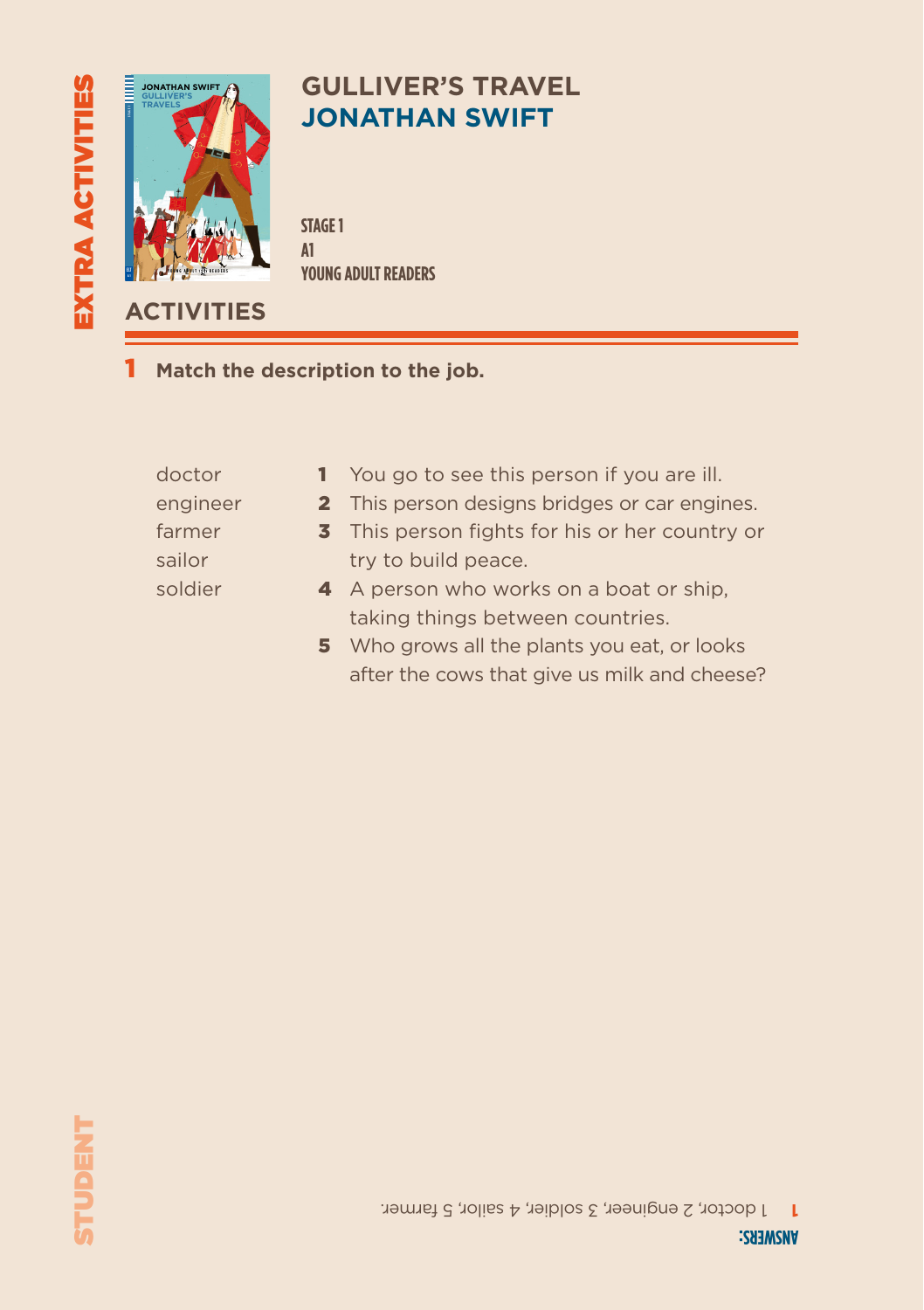

- 6 Don't ask questions the best learners only sit and listen.
- 5 Students must leave the school room when they want.
- 4 Students must forget all the laws of Lilliput.
- **3** Teachers must hit students for their good work.
- 2 Students can attack anyone who visits their school.
- 1 Students must leave their books at home.  $\mathcal{L}_\text{max} = \mathcal{L}_\text{max} = \mathcal{L}_\text{max} = \mathcal{L}_\text{max} = \mathcal{L}_\text{max} = \mathcal{L}_\text{max} = \mathcal{L}_\text{max} = \mathcal{L}_\text{max} = \mathcal{L}_\text{max} = \mathcal{L}_\text{max} = \mathcal{L}_\text{max} = \mathcal{L}_\text{max} = \mathcal{L}_\text{max} = \mathcal{L}_\text{max} = \mathcal{L}_\text{max} = \mathcal{L}_\text{max} = \mathcal{L}_\text{max} = \mathcal{L}_\text{max} = \mathcal{$
- 
- **Can you correct them? Use the words in the box to help you..**

ask permission - bring - be polite to - curious - reward - remember

 $\mathcal{L}_\text{max} = \mathcal{L}_\text{max} = \mathcal{L}_\text{max} = \mathcal{L}_\text{max} = \mathcal{L}_\text{max} = \mathcal{L}_\text{max} = \mathcal{L}_\text{max} = \mathcal{L}_\text{max} = \mathcal{L}_\text{max} = \mathcal{L}_\text{max} = \mathcal{L}_\text{max} = \mathcal{L}_\text{max} = \mathcal{L}_\text{max} = \mathcal{L}_\text{max} = \mathcal{L}_\text{max} = \mathcal{L}_\text{max} = \mathcal{L}_\text{max} = \mathcal{L}_\text{max} = \mathcal{$ 

 $\mathcal{L}_\text{max} = \mathcal{L}_\text{max} = \mathcal{L}_\text{max} = \mathcal{L}_\text{max} = \mathcal{L}_\text{max} = \mathcal{L}_\text{max} = \mathcal{L}_\text{max} = \mathcal{L}_\text{max} = \mathcal{L}_\text{max} = \mathcal{L}_\text{max} = \mathcal{L}_\text{max} = \mathcal{L}_\text{max} = \mathcal{L}_\text{max} = \mathcal{L}_\text{max} = \mathcal{L}_\text{max} = \mathcal{L}_\text{max} = \mathcal{L}_\text{max} = \mathcal{L}_\text{max} = \mathcal{$ 

 $\mathcal{L}_\text{max} = \mathcal{L}_\text{max} = \mathcal{L}_\text{max} = \mathcal{L}_\text{max} = \mathcal{L}_\text{max} = \mathcal{L}_\text{max} = \mathcal{L}_\text{max} = \mathcal{L}_\text{max} = \mathcal{L}_\text{max} = \mathcal{L}_\text{max} = \mathcal{L}_\text{max} = \mathcal{L}_\text{max} = \mathcal{L}_\text{max} = \mathcal{L}_\text{max} = \mathcal{L}_\text{max} = \mathcal{L}_\text{max} = \mathcal{L}_\text{max} = \mathcal{L}_\text{max} = \mathcal{$ 

 $\mathcal{L}_\text{max}$  and  $\mathcal{L}_\text{max}$  and  $\mathcal{L}_\text{max}$  and  $\mathcal{L}_\text{max}$  and  $\mathcal{L}_\text{max}$ 

 $\mathcal{L}_\text{max}$  and  $\mathcal{L}_\text{max}$  and  $\mathcal{L}_\text{max}$  and  $\mathcal{L}_\text{max}$  and  $\mathcal{L}_\text{max}$ 

2 **Here are some rules from a school in Lilliput.** 



**JATHAN SWI** 

**Eli Readers is a beautifully-illustrated series of timeless classics and**  Gulliver is a doctor on a ship. He travels from England to many places. He meets little people and giants, he meets people from the past and horses who can talk. He also encounters pirates and terrible storms. Will he ever return home? Will he be happy in England? Jonathan Swift's classic story is retold for

> 600 headwords 800 headwords 1000 headwords 1800 headwords 2500 headwords Unabridged Texts A1 A2 B1 B2 C1 C2

> > ELT

## **GULLIVER'S TRAVEL JONATHAN SWIFT**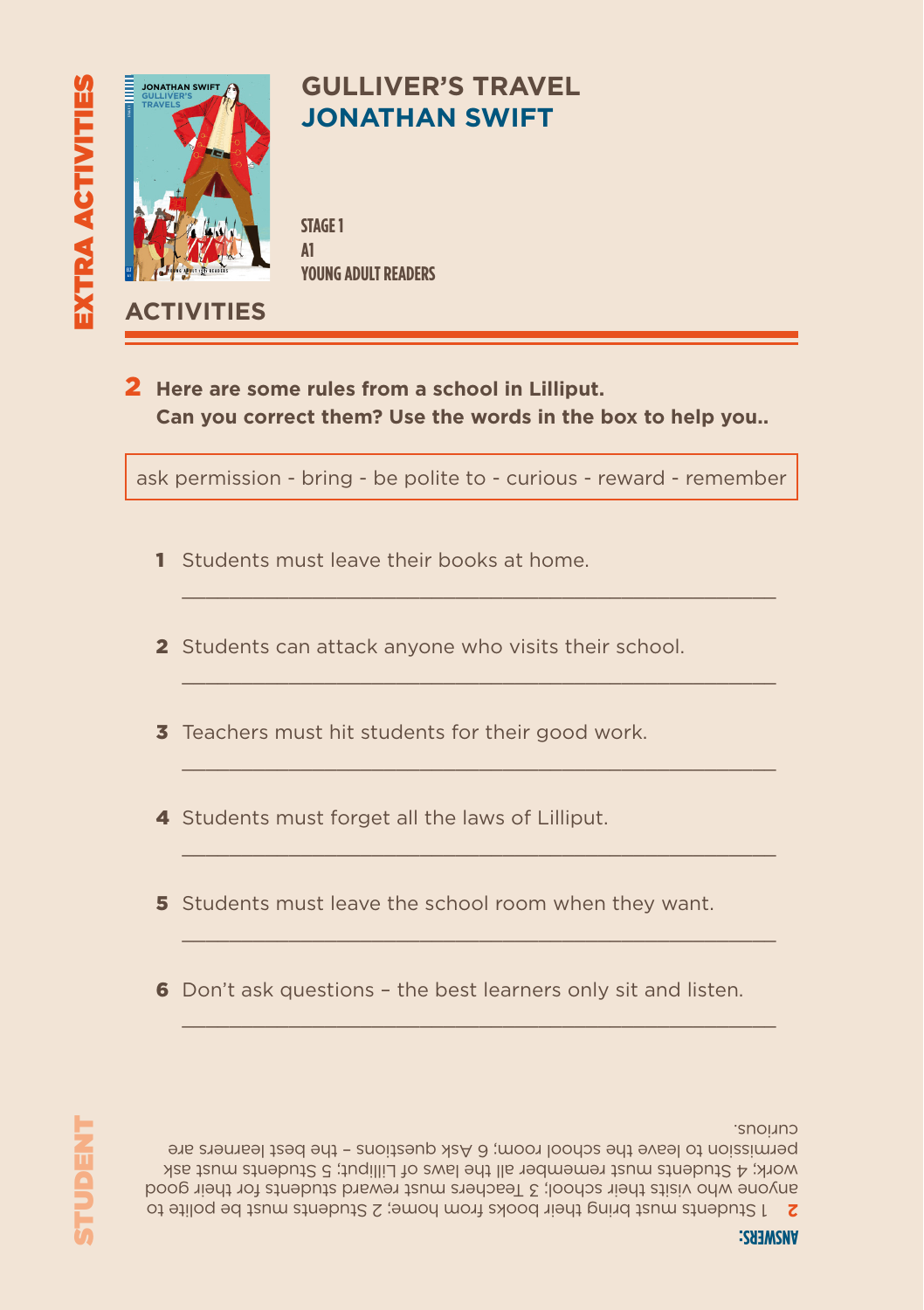

#### **GULLIVER'S TRAVEL JONATHAN SWIFT**

**YOUNG ADULT READERS**

**TEST YOURSELF**

**You are Gulliver in a new country. Answer the questions about what you see there.**

 $\_$  , and the set of the set of the set of the set of the set of the set of the set of the set of the set of the set of the set of the set of the set of the set of the set of the set of the set of the set of the set of th

 $\mathcal{L}_\text{max}$  and the set of the set of the set of the set of the set of the set of the set of the set of the set of the set of the set of the set of the set of the set of the set of the set of the set of the set of the s

 $\mathcal{L}_\text{max}$  and the set of the set of the set of the set of the set of the set of the set of the set of the set of the set of the set of the set of the set of the set of the set of the set of the set of the set of the s

 $\mathcal{L}_\text{max}$  and the set of the set of the set of the set of the set of the set of the set of the set of the set of the set of the set of the set of the set of the set of the set of the set of the set of the set of the s

 $\mathcal{L}_\text{max}$  and the set of the set of the set of the set of the set of the set of the set of the set of the set of the set of the set of the set of the set of the set of the set of the set of the set of the set of the s

- 1 What is the name of this land?
- 2 What are the people like?
- **3** What is the shore like in this new country?
- 4 What do people eat here?
- 5 Do you want to stay in this country or leave quickly? Why?